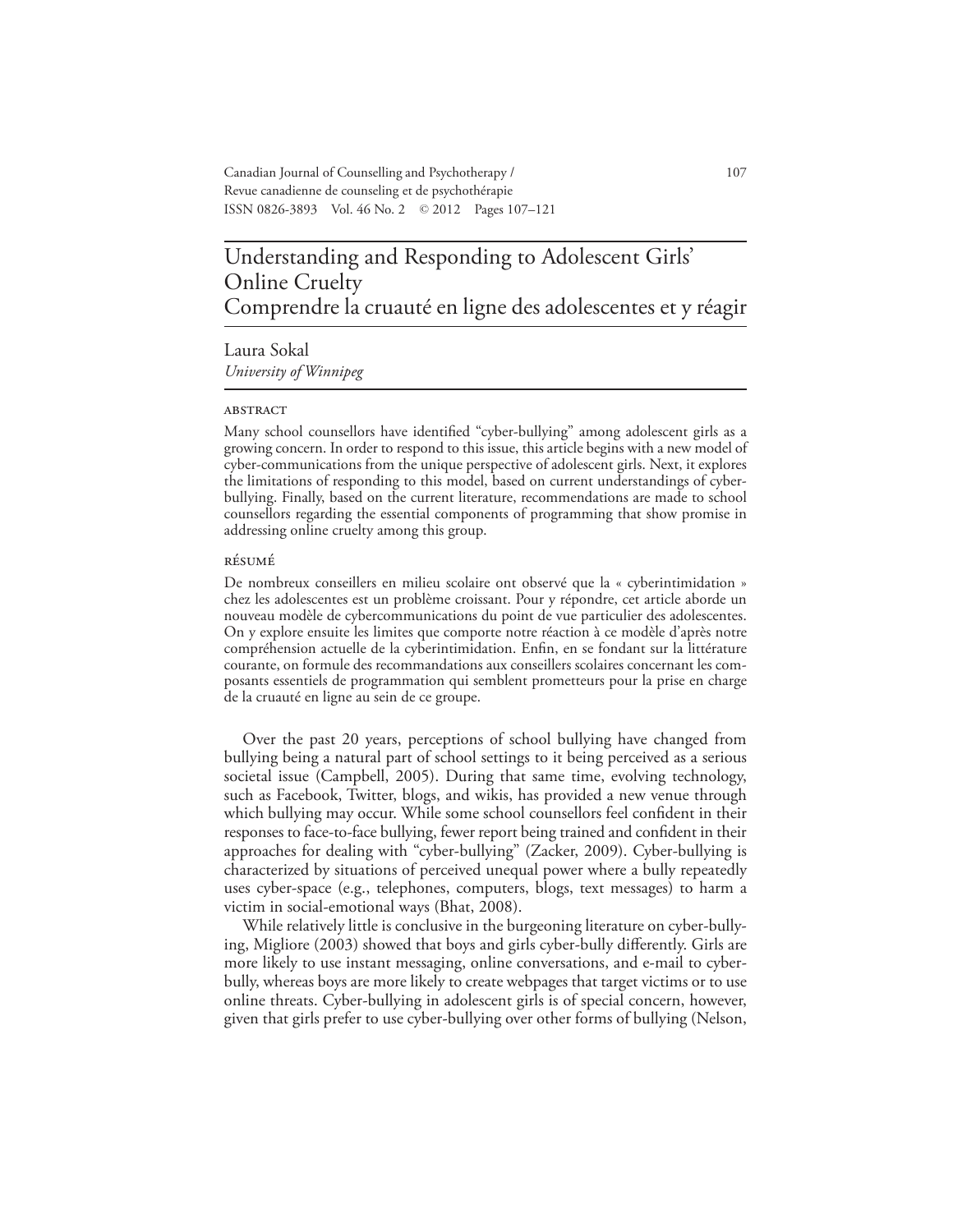#### 108 Laura Sokal

2003 cited in Li, 2010), incidences of cyber-bullying in school-age children are on the rise (Bhat, 2008), and adolescent girls are increasingly emerging as instigators (Owens, Shute, & Slee, 2000; Shariff, 2009). Moreover, it is during adolescence, a time when many young people are first permitted by their parents to participate in online communities, that young women may be especially vulnerable to this type of interaction. Espelage (2002) showed that adolescence is a developmental point when young women turn to their peers as the main support network through which to discuss problems, feelings, fears, and doubts. It is, therefore, essential that female adolescents receive supports from additional sources when offline friendships are affected by online behaviours such as cyber-bullying.

Despite this need, a number of issues have converged, leading many school counsellors to feel frustration and inadequacy in dealing with cyber-bullying situations. These issues include the lack of a clear definition of cyber-bullying, the inability to determine who is the victim and who is the bully in cyber-bullying situations, uncertainty about whether best practices for addressing face-to-face bullying also apply to cyber-bullying situations, the insidious nature of cyberbullying and the veil of silence that surrounds it, and confusion about what the laws instruct and allow school counsellors to do in response to allegations of cyber-bullying.

Given the many challenges of addressing cyber-bullying as well as the vulnerability that adolescent girls might exhibit during this stage of development, it is essential that counselling approaches are based on best practice and a firm grounding in empirical support. Despite limitations, the research literature does provide some direction on the programmatic components that are required to effectively address these behaviours.

The discussion will begin with an exploration of a new model for understanding the nature of cyber-bullying from the unique perspective of adolescent girls. It will be followed by a discussion of the challenges counsellors meet when addressing cyber-bullying situations. Finally, recommendations for the essential components of programming intended to address female adolescent online cruelty will be presented.

#### female adolescent perspectives on cyber-bullying

The most effective approaches to addressing cyber-bullying and online social cruelty require an understanding of the lived cyber-experiences of those affected by them. Research has shown that young people and adults perceive Internet communications and technology differently from one another (Lankshear & Knobel, 2006; Turnbridge, 1995), making understanding young girls' perceptions of cyberbullying difficult for the adults who are trying to support these students. Barlow (as cited in Turnbridge, 1995) suggests that younger users, termed "natives," were born into a world where instant and broad-reaching communication technologies are developed on an ongoing basis. To these users, new technologies are anything but "new." In contrast, the older users, termed "immigrants," are those who have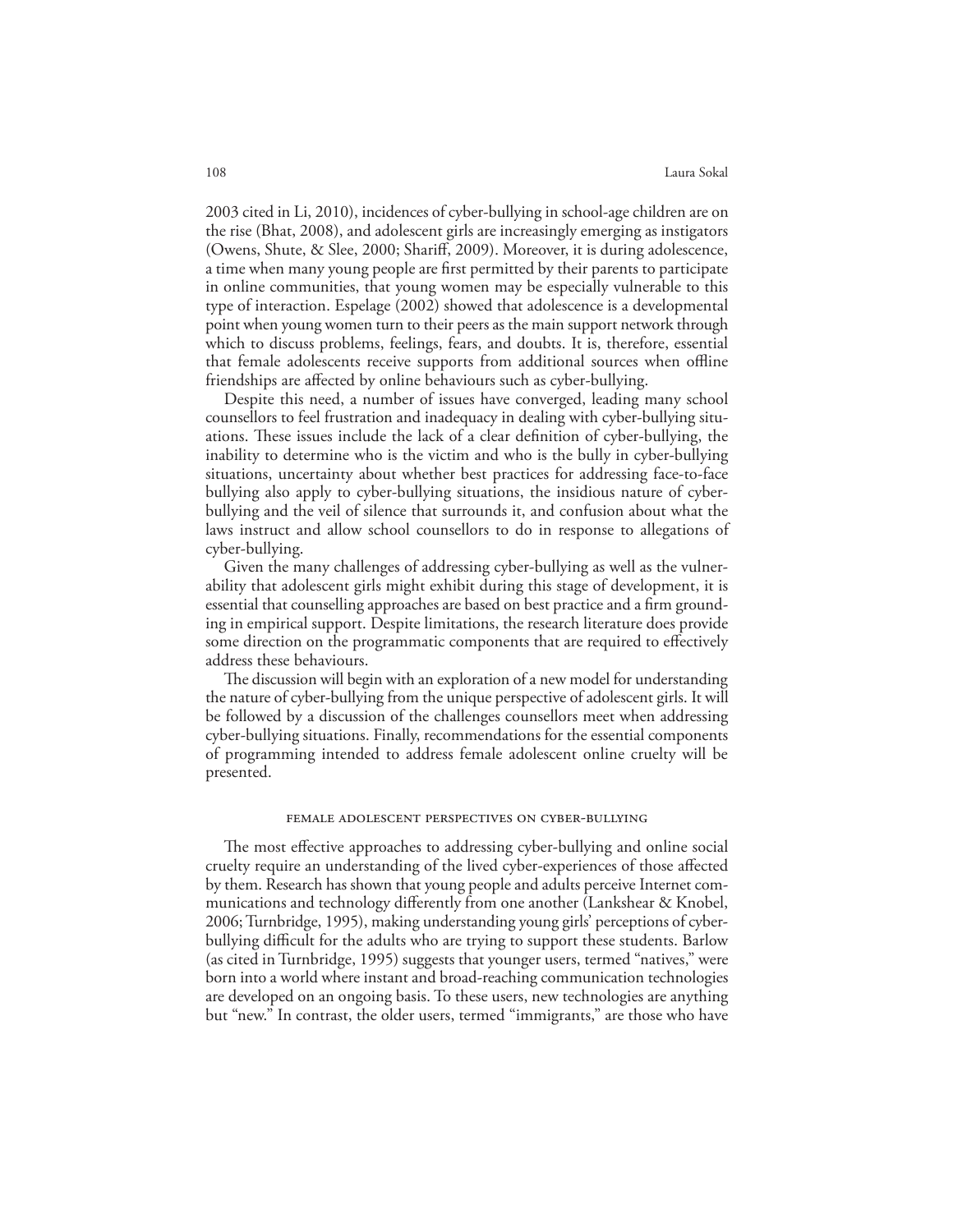chosen to learn to use technologies that are quite different from the technologies with which they were raised. As a result, immigrants tend to view technologies as tools used to conduct familiar tasks with greater efficiency, whereas natives tend to view technologies as a regular part of daily living where innovation in task and process are constant (Lankshear & Knobel, 2006).

An examination of adolescent (native) female perceptions of cyber-bullying conducted through the lens of an immigrant might lose validity in the data analysis stage, given the differing perspectives of these groups. In response, a recent study conducted with 14-to-16-year-old girls in Manitoba (Sokal & Girling, 2010) addressed the distinction between immigrants' and natives' views of technology through its research design. The research team was composed of a native and an immigrant. Participants were young women from a variety of urban and suburban school settings, representing students of mid to high socio-economic status, and ranging from 14 to 16 years of age. The native researcher interviewed the adolescent participants individually, and the participants then completed several online measures of adolescent identity development, sense of belonging, and self-esteem.

Next, the native researcher and the immigrant researcher analyzed the data separately. Through discussion, common themes were developed, and perspectives were cross-informed through this team approach. Participants were contacted to validate the findings and to ensure that it represented their perspectives. The research uncovered insights into young women's perspectives on the lived experiences with cyber-bullying, insights that may be helpful to counsellors in dealing with bullies, victims, and victim-bullies<sup>1</sup> in cyber-bullying situations. From this research, a model was developed that assists in understanding how young women's communication and affect are influenced by online contexts. The three essential theoretical components of this model are decreased empathy of the sender (Gorry, 2009), the receiver's perception of the imaginary audience (Vartanian, 2000), and impression management by the receiver (Krämer, & Winter, 2004).

Sokal and Girling (2010) showed that many of the adolescent girls they interviewed felt disinhibited online and behaved in ways they would not behave offline. For some girls, this meant they were able to overcome their shyness and interact with schoolmates with whom they could not interact in person. For others, it meant posting unkind comments that they would not state in face-to-face conversations. The perceptions of disinhibition expressed by the participants are supported by research by Subrahmanyam and Greenfield (2008), who showed that online social networking could decrease social anxiety.

Furthermore, Gorry (2009) suggests that disinhibition resulting in online cruelty may be a result of a lack of empathy. Empathy, which serves as a social anchor in minimizing the occurrence of such behaviours in face-to face settings, is not an essential feature of online communications. We must, therefore, be vigilant to ensure that empathy in interactions is not lost with the burgeoning of online relationships.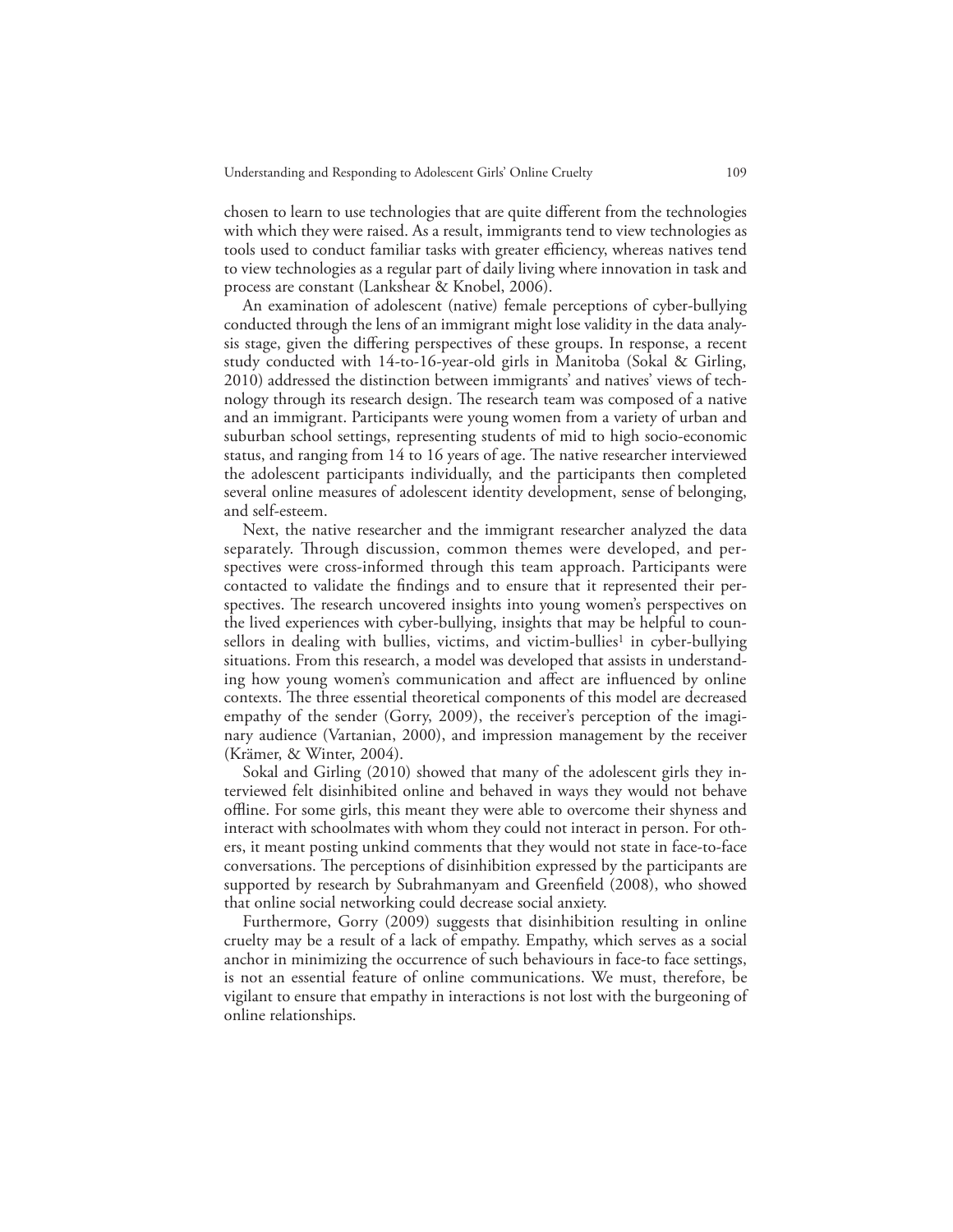Receiving a hurtful message online is further exacerbated by the receiver's perceptions that "everyone" can see the posting, especially on public posting sites such as Facebook*.* Awareness of the public nature of the receiver's humiliation was the most common theme in Sokal and Girling's (2010) research and is consistent with theorizing about adolescent development. Elkind's notion of the "imaginary audience" (see Vartanian, 2000) posits that adolescents believe that an audience is constantly watching them and judging them. During early adolescence, individuals become highly concerned with the perceptions of their peers and use these perceptions as a gauge of whether or not they belong (Urdan & Klein, 1998). When postings are not only made but also responded to with additional postings by others, the imaginary audience becomes real and adolescents' hyperawareness of audience is validated. Thus, the posting of harmful messages is precipitated by a lack of empathy by the sender and causes an extreme affective response in the receiver, due to its public nature. Both of these components of the online context are supported by the third component of the model, "impression management."

Krämer and Winter (2008) use the term impression management to describe the choices that virtual networking users make when managing their impressions on others based on the information they post. Through posting pictures and through the types of communications posted, Krämer and Winter argue that online users have greater control over the impressions they make on others than do individuals in face-to-face interactions where they have less control of what information to share and what information to hide (e.g., age, status, appearance). Of particular note is the number of Facebook friends one has, a status symbol indicating popularity and self-efficacy in impression management to some adolescents as well as to some adults (Krämer & Winter, 2008; Sokal & Girling, 2010). Teens further develop their online identities by posting quotations of song lyrics, pictures of themselves at exclusive events with friends, and pictures with sexualized content (Sokal & Girling, 2010). Adolescent girls in Sokal and Girling's (2010) study perceived that they could manage the impression they make on others by representing themselves in these ways.

When one considers the research supporting the presence of disinhibition in adolescent girls' online behaviours, the unique perspectives of the lived experiences of adolescent girls (Sokal & Girling, 2010), and the impression management and imaginary audience that are so important to many girls during adolescence, it becomes evident why cyber-bullying and online cruelty are so distressing to adolescent girls. First, due to lower levels of empathy and higher levels of disinhibition, the online context allows the sender the opportunity to behave in ways she usually would not in face-to-face interactions. Second, the public nature of the hurtful comments accentuates the level of humiliation experienced by the receiver, especially in teens that perceive they are being monitored and judged by others. Finally, the carefully constructed online façade that the teen has managed in order to construct a certain impression comes crashing down in public.

This new model of understanding social media communications, from the perspectives of adolescent girls, is further enhanced by other findings in Sokal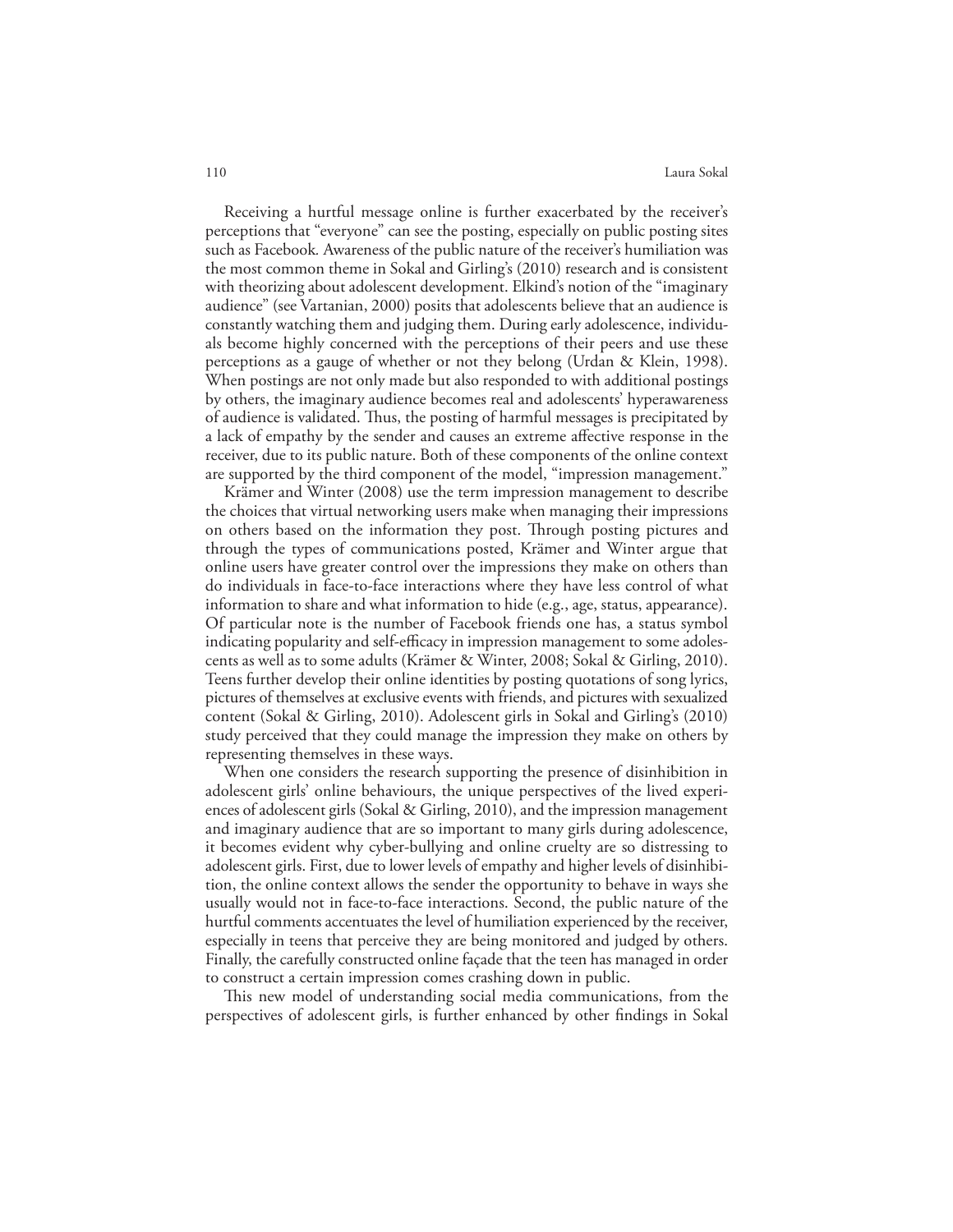and Girling's (2010) study. These researchers found that there was no association between time spent online and psychosocial development in girls. However, they found a negative correlation between the frequency of status updates posted and the self-esteem of the adolescent girls. Thus, girls with low self-esteem posted status changes more frequently than girls with higher self-esteem. These frequent postings, which could be viewed as opportunities for affiliation and/or a plea for belonging, were met with disdain by the other girls, in turn making the more vulnerable girls less accepted by their peers.

The research clearly shows how these types of online interactions have the potential to be destructive to young girls' identity, relationships, and psychosocial development. Awareness of the potential damage of online cruelty to young women should serve as a motivator for counsellors to develop empirically supported programming that promotes healthier types of online interactions and responds to violations of these practices by using best practices. Unfortunately, addressing this challenge presents a plethora of issues.

#### counsellors' challenges in addressing cyber-bullying

## *Problems with Defining Cyber-Bullying*

Bhat (2008) defines cyber-bullying as sharing three characteristics with faceto-face bullying: (a) the bully harms the victim in social-emotional, verbal, or physical ways; (b) the harmful actions are repeated over time; and (c) there is a perceived power imbalance between the victim and the bully. Although there is no universally agreed-upon definition of bullying, most definitions of face-to-face bullying include these three aspects (Zacker, 2009).

In addition to the three features of face-to-face bullying, the definition of cyberbullying also includes a fourth criterion (Bhat, 2008): the use of cyber-space, be it through mobile phones, computers, text messaging, blogs, or digital files. In addition, Shariff (2005) adds that cyber-bullying easily allows anonymity for the bully and participation of an undefined audience. Raskauskas and Stoltz (2007) define cyber-bullying as an indirect and relational form of aggression, whereas Chibbaro (2007) claims cyber-bullying can be either direct or indirect. Chibbaro classifies online threats and harassment as direct cyber-bullying, whereas she classifies hostile and insulting interactions between Internet users, called "flaming," as indirect cyber-bullying.

Shariff (2008, 2009) argues, from a legal perspective, that definitions of bullying are often too simplistic, failing to recognize the complexities of this phenomenon. From a counselling perspective, disagreement about the definition of cyber-bullying makes it difficult for school counsellors to determine whether conflictual incidents involving cyber-space actually constitute cyber-bullying per se. Furthermore, students and school administration are often in disagreement about whether cyber-bullying between school friends meets the definition of cyber-bullying or whether it is simply a form of expression (Shariff, 2008). For example, if two adolescent girls were in positions of equal power at school and one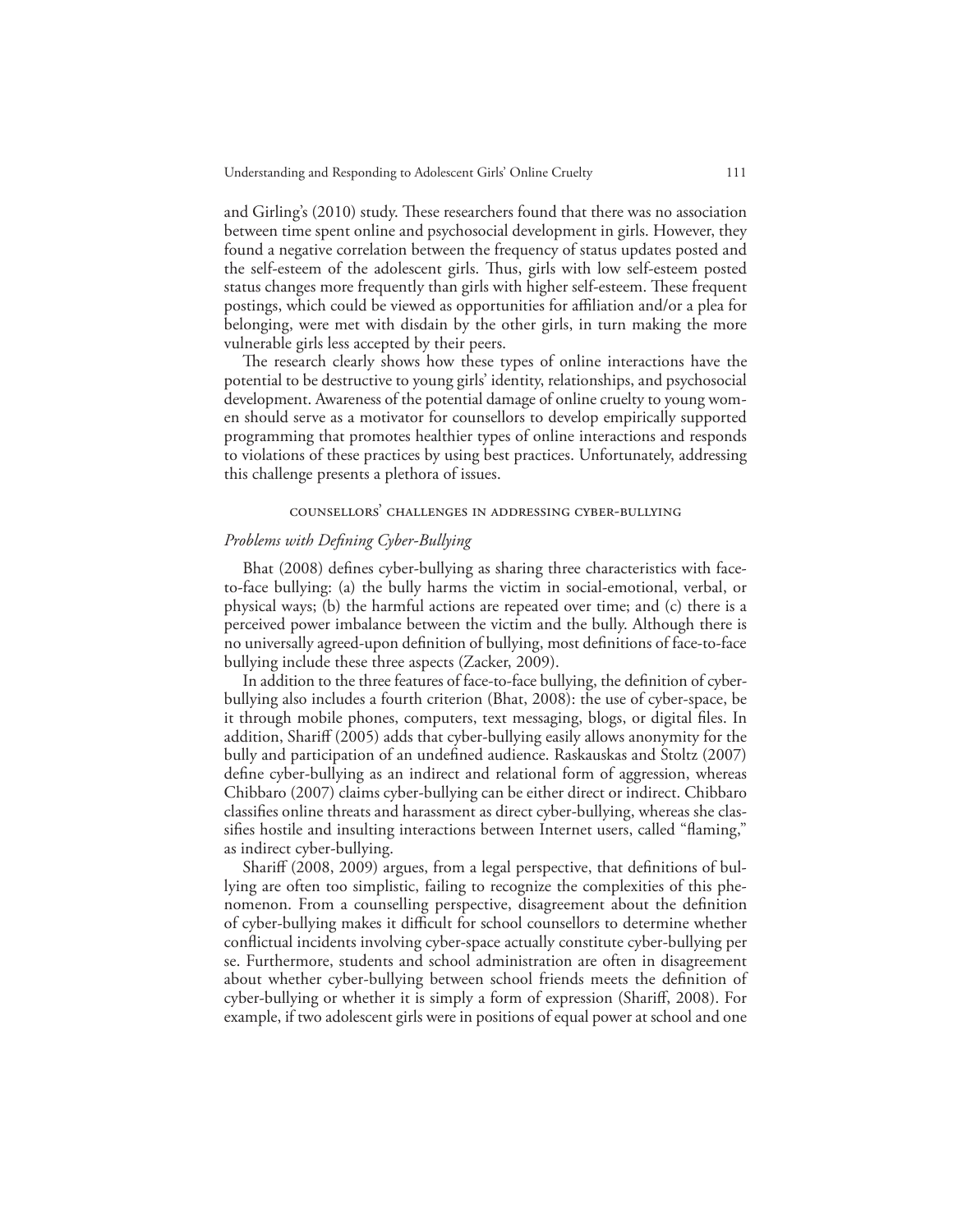#### 112 Laura Sokal

of the girls was being unkind in her postings to the other girl, was cyber-bullying taking place? This situation would not constitute cyber-bullying, according to Bhat (2008), because it does not demonstrate all four essential components—the unequal power balance is missing. Shariff (2008, 2009), however, argues that online disagreements between friends with equal power are anything but equal, given that 30% of the audience tends to side with and support the perpetrator more often than the victim (Salmivalli, 2001). Although the students initially involved in the online exchange may hold equal power, the audience contributes to an imbalance when all the players are considered.

Shariff (2008, 2009) recognizes covert, anonymous behaviours as well as overt, non-anonymous behaviours as legally constituting cyber-bullying and suggests that nuanced intervention be available for both types of cyber-bullying. If a clearer definition of cyber-bullying were developed, then more targeted evidence-based practices could also be developed, and counsellors would benefit from having a set of validated tools to address these issues with their students.

Willard (2007a, 2007b) uses the term "online social cruelty" to describe the harmful interactions occurring online that may or may not meet the typical definitions of cyber-bullying, but that are problematic for children, youths, school counsellors, and families. This distinction is useful to school counsellors who may experience confusion about the differences between best practices for addressing bullying in general and best practices for addressing cyber-bullying. Online social cruelty is a broader term that encompasses many of the most common issues presented to school counsellors. The term avoids the conundrum presented when the definition of cyber-bullying does not fit, yet the counsellor is faced with supporting adolescents who are distressed by online interactions.

## *Challenges of Identifying Bullies and Victims*

Counselling interventions for traditional bullying situations differentiate between the behaviours, intents, and counselling needs of bullies and victims and often suggest separate counselling groups for victims, bullies, and parents (Johnson, 2009). The distinction between these roles is less clear, however, in the case of cyber-bullying. The literature suggests that the prevalence of students who identify as both victims and bullies has been increasing (Raskauskas & Stoltz, 2007), making it difficult for counsellors to feel confident that they are providing appropriate services to students involved in these situations. These bully-victims are often students who become bullies after being victims of bullying by others (Li, 2006). Although this difficulty is also common in face-to-face bullying situations, there is a lack of research on how school counsellors might best address the bully-victim students when cyber-space is involved (Campbell, 2005).

## *Extrapolations from Traditional Bullying Literature*

The lack of understanding on how the appropriate supports for bully-victims involved in cyber-space situations might be the same or different from those for bully-victims involved in traditional bullying situations is indicative of a larger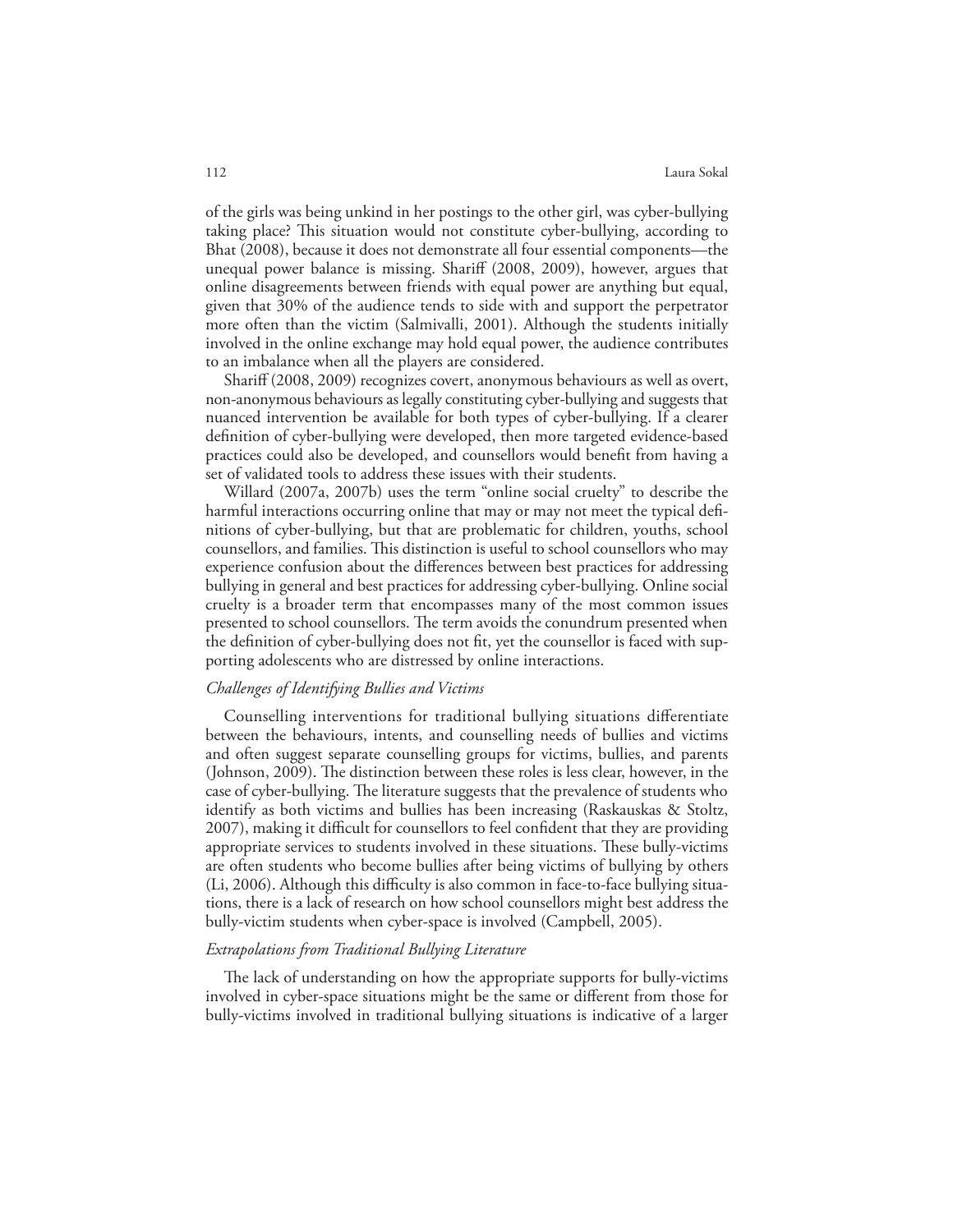problem in the literature. Mishna, Saini, and Solomon (2009) suggest that cyberbullying is a quickly evolving phenomenon and that researchers must attempt to keep up with this ever-changing challenge. Given the dearth of literature specific to cyber-bullying interventions, some researchers suggest that an extrapolation of the research on traditional bullying should be made (e.g., Campbell, 2005; O'Neil, 2008). Willard (2007b), however, cautions that this extrapolation may not always be appropriate. She suggests that school-based anti-bullying programs that are based on authoritarian interventions by adults will likely be ineffective in addressing cyber-bullying. This warning not only highlights the responsibility of school counsellors to be skeptical about simply importing traditional antibullying programs for use in cyber-bullying situations, but it also points out the responsibility of authors not to recommend programs without having validated them within the specific context for which they are recommending them. "Cyberbullying must be understood in the specific paradigmatic context in which it is presented" (Shariff, 2009, p. 40).

A relatively clear example of when research on traditional bullying differs from the research on cyber-bullying is the case of gender differences. In traditional bullying research, it has been shown that males tend to bully directly while females use more indirect or relational bullying (Crick, Grotpeter, & Bigbee, 2002). Furthermore, research shows that there is a higher prevalence of male bullies than female bullies in traditional face-to-face bullying (Kyriakides, Kaloyirou, & Lindsay, 2006).

The research on gender differences specific to cyber-bullying, however, is far from conclusive. Kowalski et al. (2005) showed that while 17% of girls bullied others online, only 10% of boys did so, an inverse of the trends seen in traditional bullying. Li (2006) failed to replicate these results, however, and showed that while 12% of females were cyber-bullies, over 22% of males were cyber-bullies. Thus, Li's research on the prevalence of bullies by gender in cyber-bullying situations supports Kyriakides et al.'s (2006) research on prevalence of bullies by gender in traditional bullying situations. Furthermore, while Kowalski et al. (2005) showed that girls (25%) are more likely to be cyber-bullied than are boys (18%), Li (2006) found that boys and girls were equally likely to be cyber-bullied (around 25%).

Overall, it appears that gender is one example where the literature on traditional face-to-face bullying and the literature on cyber-bullying diverge, in that gender differences in cyber-bullying are inconclusive. This example calls into question the assumed appropriateness of extrapolation of face-to-face bullying literature to application in cyber-bullying situations. Counsellors are advised to be cautious when assuming that programming shown to be effective in traditional bullying situations will be equally suitable in cyber-bullying situations.

## *Reporting and Perceived Responses*

One of the main issues that make it difficult for counsellors to respond to cyberbullying is the overwhelming research that suggests students are reluctant to report it to school personnel (Agatston, Kowalski, & Limber, 2007; Campbell, 2005; Li,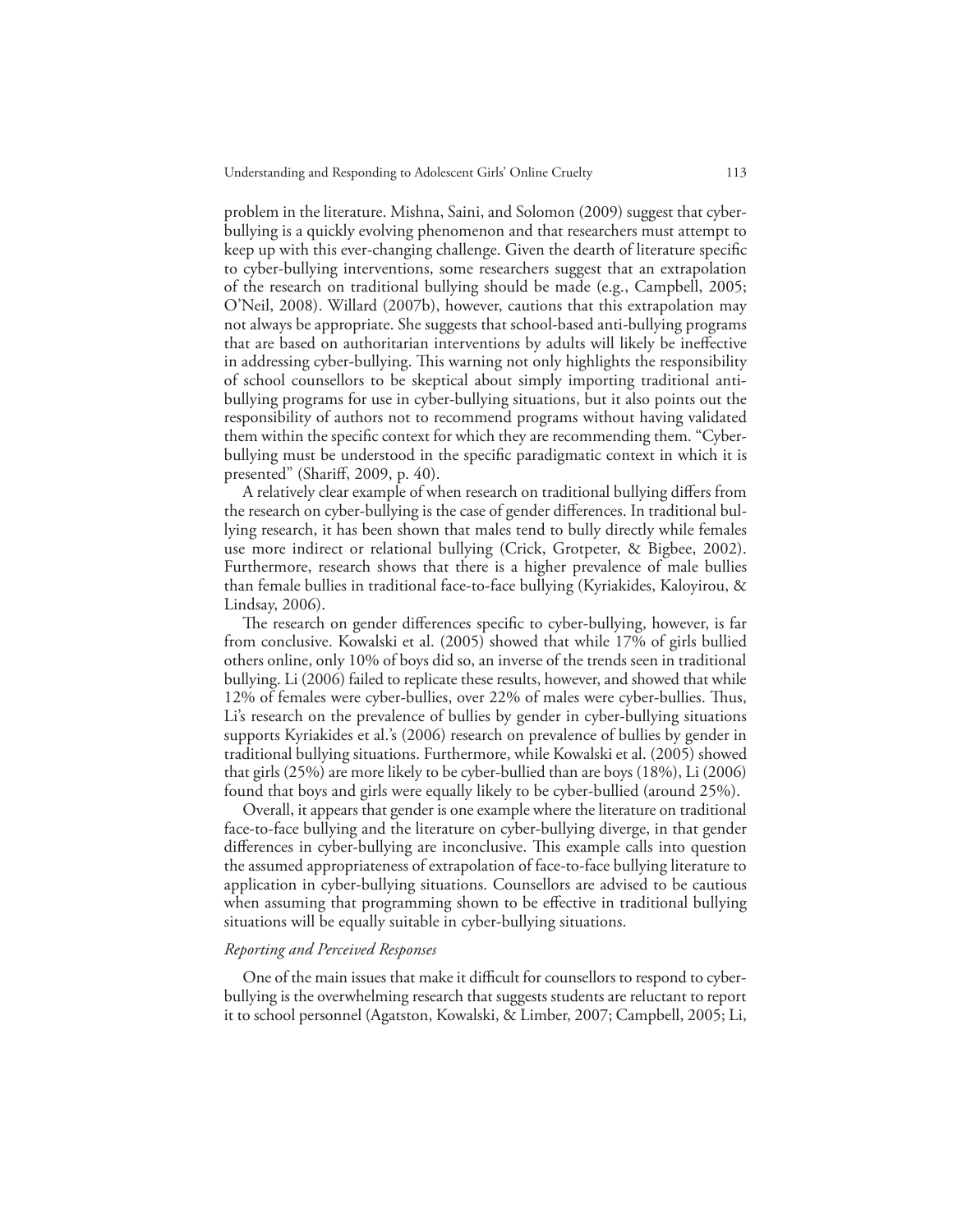2006; Patchin & Hinduja, 2006; Petersen & Rigby, 1999; Rigby, 1997). This is especially troublesome given that, unlike traditional bullying, cyber-bullying can go undetected unless someone reports it (Bhat, 2008). Perhaps students' reluctance to report cyber-bullying stems from their belief that adults in schools do not take action when cyber-bullying is reported (Li, 2006). Petersen and Rigby (1999) and Agatston et al. (2007) found that some students do not report being cyber-bullied because they do not believe that adults are equipped to assist them and that the adult intervention may make the situation worse. Furthermore, students fear that they will be forbidden to use their phones or computers as a result of reporting incidents of cyber-bullying (Mishna et al., 2009).

Some students may be too humiliated or embarrassed to report cyber-bullying to an adult (Campbell, 2005). Students are much more likely to tell an online friend (56.6%) or a real friend (25.7%) about cyber-bullying situations than they are to tell a parent (19.5%) or teacher (25%) (Patchin & Hinduja, 2006; Rigby, 1997). A 2002 study by the National Children's Home showed that 30% of children who were victims of cyber-bullying told no one (Campbell, 2005). When one considers the covert nature of cyber-bullying, as well as the reluctance of both victims and bullies to report its incidence, it becomes clear that detection is the first challenge if counsellors are to be responsive to cyber-bullying in their schools.

#### *Legal Considerations*

A final obstacle to effective programming for cyber-bullying is confusion over what school counsellors are permitted to do and what they are obligated to do in response to reported or suspected cyber-bullying. The American School Counselor Association's (ASCA) position statement on student safety affirms that counsellors have a professional responsibility to protect students from potential dangers related to technology and to promote healthy student development (ASCA, 2000). In Canada, under Section 1 of the Canadian Charter of Rights and Freedoms, "When there is a danger to safety and learning of students, then the infringement of student privacy rights can be reasonable justified" (Shariff, 2009, p. 121). However, the parameters under which school counsellors and other school personnel work are less clear on how this directive is translated into practice.

Cyber-bullying can be addressed under civil or criminal law in Canada (Media Awareness Network, 2010). Under civil law, three laws come into play. First, a cyber-bully is engaged in *defamation* when he or she spreads false information that harms another person's reputation when this information is heard or seen by third parties. If the comments are not permanent, such as words spoken during a conversation, the act is called slander. If the comments are permanent, such as on a Facebook page, the act is considered libel. Second, cyber-bullying may contribute to an *unsafe environment.* School personnel, including counsellors, have a responsibility to ensure that schools are safe places for students. The target of the cyber-bullying can sue school personnel who fail to provide such an environment. Third, cyber-bullies are responsible for the outcomes of their behaviours that they can *reasonably predict*. For example, a cyber-bully who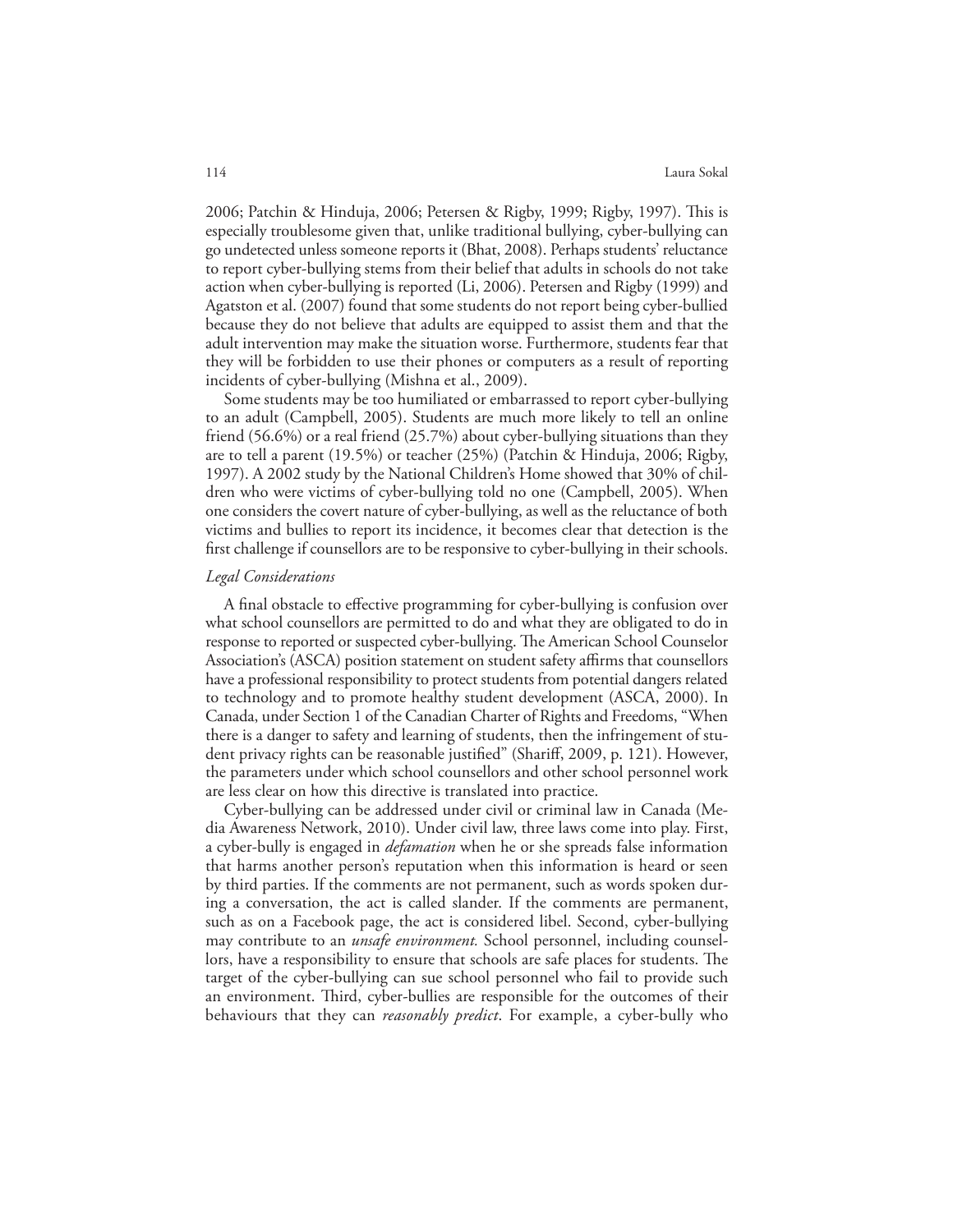suggests his or her target kill him or herself knowing the target has attempted suicide in the past could be viewed as having a reasonable expectation of the outcome of his or her comments.

Under criminal law, cyber-bullies can be charged with *harassment*, a situation where the victim fears for his or her safety or the safety of others. Interestingly, there is no responsibility on the part of the accuser to demonstrate that the cyberbully intended to harass the victim. Instead, harassment laws in Canada require only that the victim feels threatened in order for charges to be laid (Media Awareness Network, 2010).

Although the laws clearly support addressing cyber-bullying and place an explicit onus on school personnel to ensure a safe environment, victims are still reluctant to move forward in taking legal action. For example, a person accused of libel for posting negative comments on a Facebook page could reasonably defend himself or herself by showing that the statement was true and that it was a fair comment, or that the posting was simply a cut-and-pasted comment by someone else that the accused did not understand (Media Awareness Network, 2010). In addition to the expense and stress of taking legal action without certainty of the outcome, there is the question of whether an educational remedy might be more effective than a legal route for resolving a cyber-bullying situation.

Teachers, administrators, and counsellors are unsure about whether they can take legal action when the cyber-bullying does not take place on school grounds or using school computers. Many students also believe that school officials have no power to address cyber-bullying initiated off school property (Mishna et al., 2009). Research has shown, however, that while cyber-bullying is often initiated off school property, it eventually affects school environments (Sokal & Girling, 2010; Zacker, 2009). The civil law in Canada clearly states that school personnel have an obligation to provide a safe school environment, and that includes addressing offsite cyber-bullying that fosters students feeling unsafe while at school.

Counsellors would benefit from a much clearer understanding of current provincial and federal laws as they relate to the actions that are permitted, forbidden, and obligated in their efforts to address cyber-bullying and online social cruelty. This information should be conveyed to counsellors in language that they understand, and should be explained not only as legislation and laws, but also in terms of how these translate into actions. Furthermore, this understanding should be shared widely within the school community: in addition to the school counsellors, to students, parents, and administrators. Shariff (2009) states this sentiment concisely: "Before we can teach kids what those legal boundaries are, we need to understand them ourselves" (p. 61).

## components of successful intervention and prevention programs

Although "there is little empirical work focused specifically on the psychosocial impact on victims of cyber-bullying" (Bhat, 2008, p. 55), the research literature does offer promising findings that may result in effective programming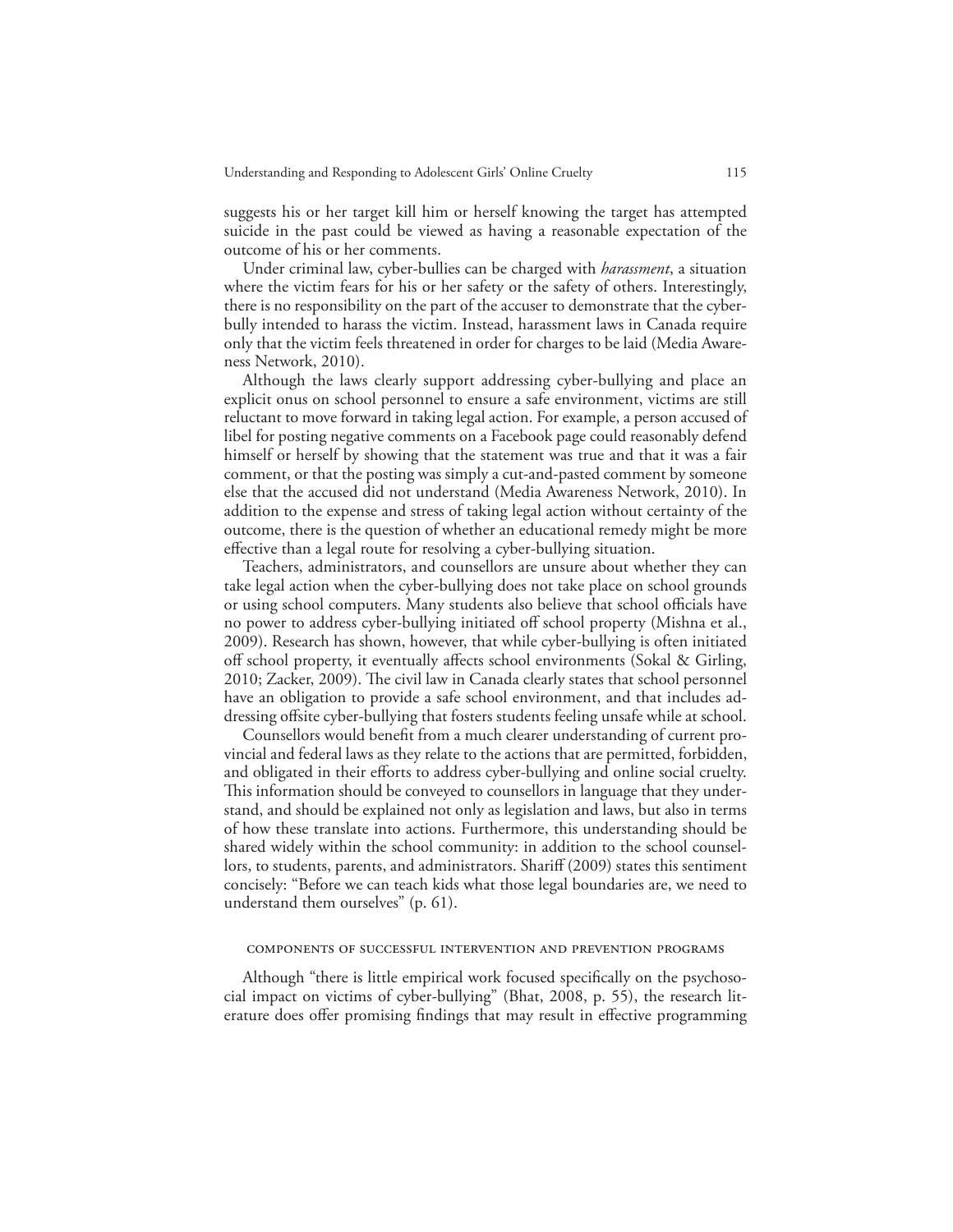by school counsellors. Because each intervention program must be tailored to the specific school contexts in which online cruelty is having an effect, school counsellors must be aware of and select from those components that are shown to be most effective.

## *Awareness and Identification*

The first step to addressing cyber-bullying is identifying its prevalence and nature. Willard (2007b) has designed a 30-item survey called *Cyberbullying and Cyberthreats: The Student Needs Assessment Survey.* This survey collects information about students' perceptions of the prevalence of cyber-bullying, their view on the effectiveness of school responses, their knowledge about appropriate student responses, and their comfort levels in reporting cyber-bullying. Another survey called the *Cyberbully Quiz* can be found online at wiredkids.org. This survey is designed to help students determine whether they are victims of cyber-bullying. Once issues of cyber-bullying have been identified, school personnel can begin to focus on intervention as well as prevention approaches.

## *Prevention Approaches*

Once counsellors, teachers, and administrators have a better understanding of how their students may be experiencing cyber-bullying within their student population, they can begin to address it. Although the components of a program developed by a specific school will depend on the information gained from the needs assessment survey, building on a division-wide approach has shown promise (Diamanduros, Downs, & Jenkins, 2008). This approach allows students to receive consistent messages as they progress through grades and change schools. Diamanduros et al. (2008) propose that each school form a knowledgeable committee of members that work together to develop a proactive program. The program should include definitions, impact, and legal implications of cyber-bullying; orientation to school policy; and strategies that encourage students to stand up against cyberbullying, report it, and use appropriate online safety behaviours and "netiquette" (online practices of civility).

One of the leaders in this area is i-SAFE (i-SAFE.org). This organization offers age-appropriate, student-centred lessons for school-aged children and incorporates a mentor role in its programming. The Media Awareness Network (2010) also suggests incorporating student mentors who teach appropriate behaviours while developing their leadership skills. The programming provided by i-SAFE includes a pre- and post-intervention online survey. By collecting these data, i-SAFE remains current in its understanding of the ever-changing issues related to the Internet and is able to gauge the effectiveness of its programming.

Because the seeds of becoming a cyber-bully are sometimes planted at home, it is important to involve parents in program development. Some parents are reluctant to become involved because they believe bullying is a natural part of childhood and that children will build their character by dealing with the situation without parent assistance (McNamee & Mercurio, 2008). It is important that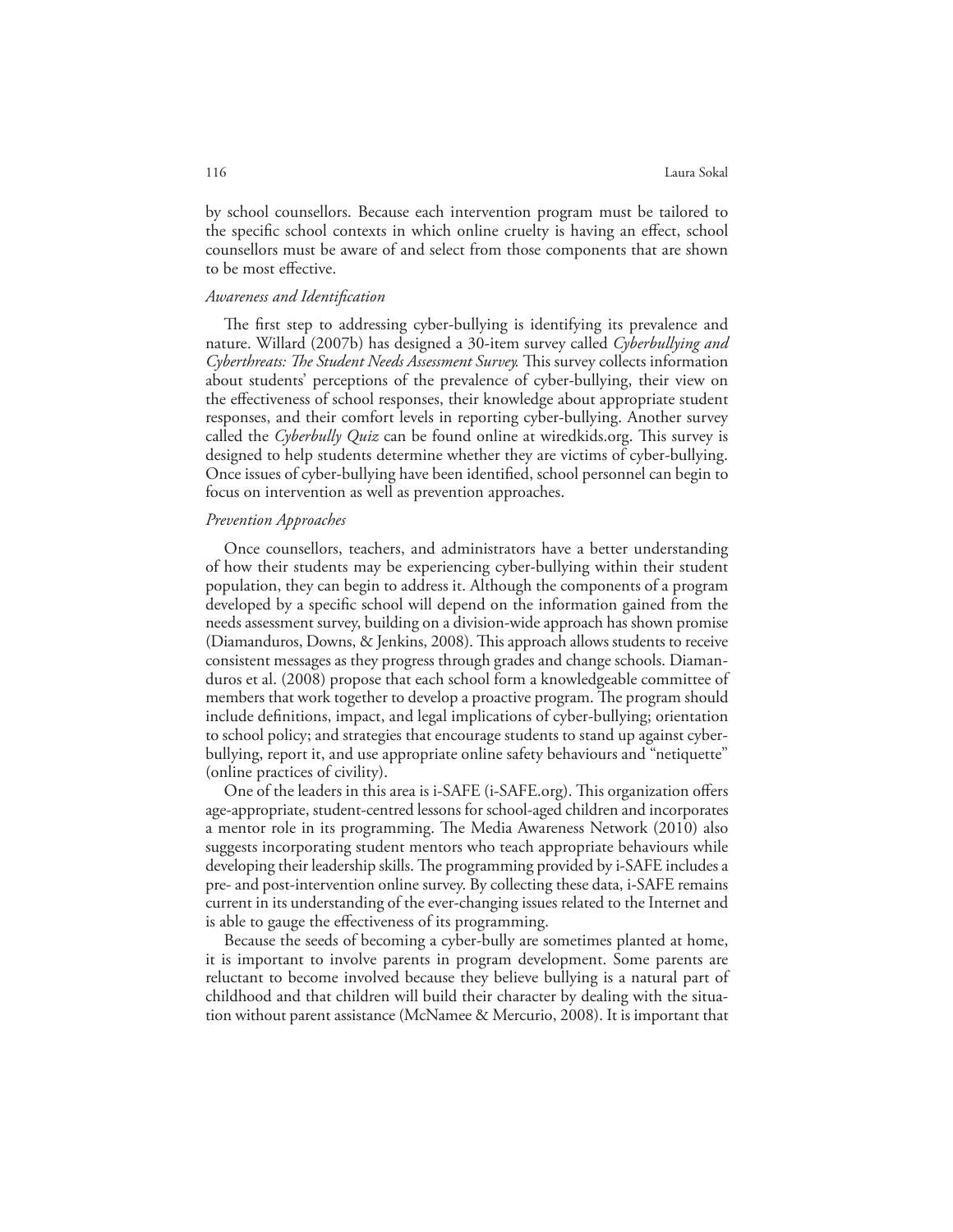school counsellors reach out to these parents to provide education and offer tools so that parents might assist their children in navigating cyber-bullying situations. Parents who have a difficult time understanding the typical adolescents' use of the Internet can also receive information and assistance from a variety of readily available websites that offer parenting advice. Willard (2007a) has also developed a comprehensive website (http://csriu.org/cyberbully/) that includes information for parents, school leaders, and counsellors.

## *Responsive Approaches*

Despite the utility of proactive programs to minimize cyber-bullying, most schools will still find themselves having to deal with cyber-bullying situations (Sokal & Girling, 2010). Young people do not always make the best choices, and being prepared with appropriate responses to cyber-bullying is necessary (Bhat, 2008).

Despite the widely held perception that cyber-bullies are usually unknown to their victims, Sokal and Girling (2010) and Mishna et al. (2009) found that anonymity is not an essential part of cyber-bullying. Participants' comments in Sokal and Girling's (2010) study showed that cyber-bullying is more often associated with individuals who maintain relationships both online and offline*.* Shariff (2009) recognizes these behaviours as cyber-bullying, while Willard (2007a, 2007b) suggests that online social cruelty might be a more appropriate term. Regardless of its label, this issue is relevant to school counsellors in two ways. First, if the online bullies and victims are schoolmates, it is likely the conflict will overflow into school settings (Sokal & Girling, 2010). Second, the issue of being bullied by a person who was, at one time, considered a friend is especially troubling during early adolescence. According to Espelage (2002), adolescence is a developmental point when young women turn to their peers as the main support network. When offline friendships are threatened by online cruelty, young women need alternative resources for discussing and working through these challenges. School counsellors can be one such resource.

One area where promising results have been found is in the research on empathy training. Ang and Goh (2010) recently conducted a study that examined the effects of cognitive and affective empathy on cyber-bullying. Affective empathy is the ability to experience and share the feelings of others, while cognitive empathy refers to the ability to understand the feelings of others. Ang and Goh found that at low levels of affective empathy, girls with low cognitive empathy cyber-bullied more than girls with high levels of cognitive empathy. Furthermore, they found that at high levels of affective empathy, there were no differences in the level of cyber-bullying between girls with high and low cognitive empathy. The authors suggest that affective empathy training may be a key component of responsive interventions for cyber-bullying by girls. International studies have indicated that this type of training is effective in decreasing bullying behaviour (Bjorkqvist, Osterman, & Kaukiainen, 2000; Derzon, Wilson, & Cunningham, 1999; Ttofi, Farrington, & Baldry, 2008).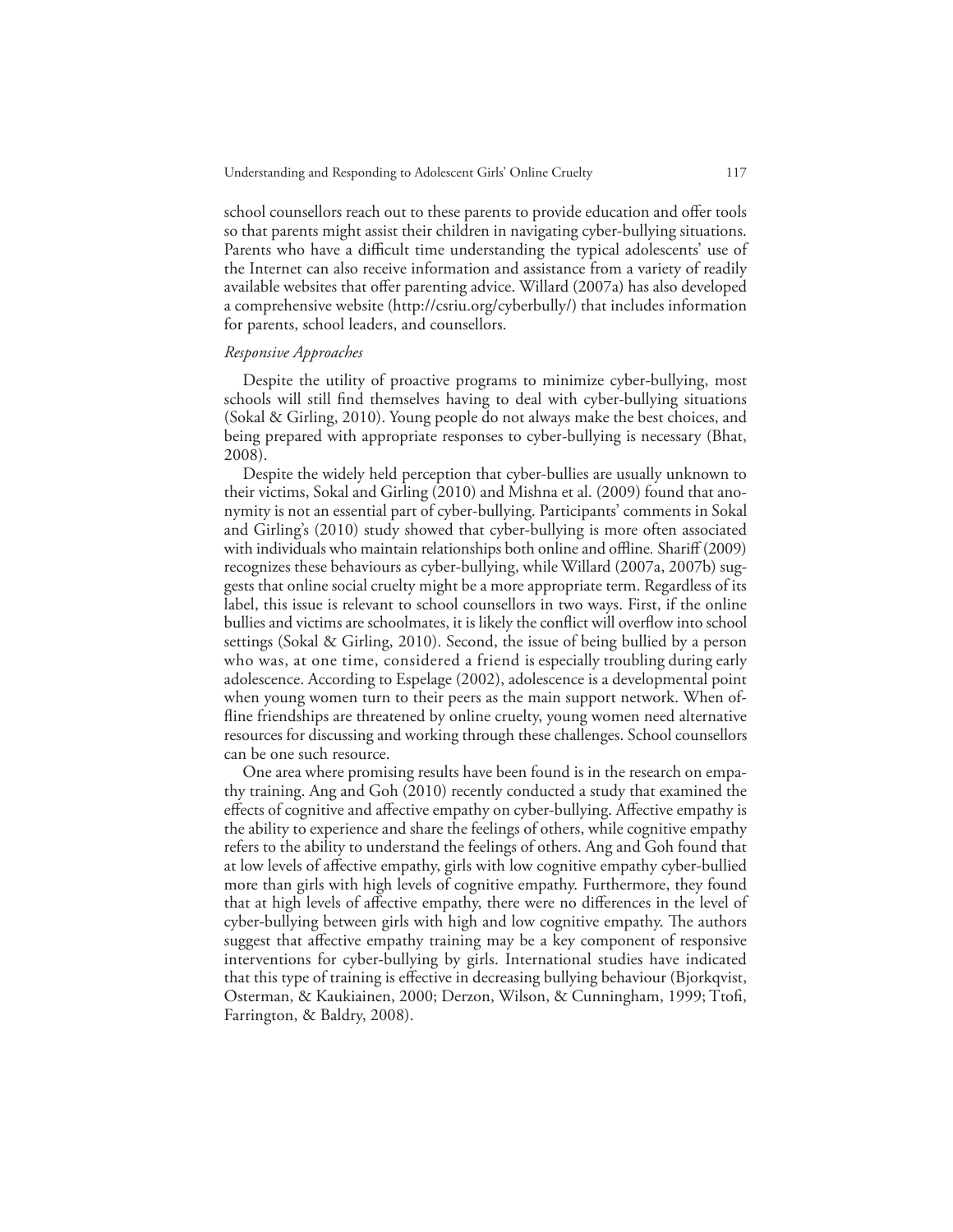Chessor (2008), citing the long-term destructive effects of relational bullying on adolescent girls, examined the effects of a school-based group intervention. Chessor's intervention with Grade 8 girls involved group discussions of the problems each member experienced as well as possible solutions to these problems. As a result of the intervention, the girls perceived themselves as having greater ability to deal with conflict as well as developing pro-social skills, empathy, and effective conflict resolution skills. The group process was useful in generating both wellbeing and resilience within the participants. In addition, approaches that address the dysfunctional nature of the interactions taking place and then work to create better communication and higher levels of empathy negate the need to identify and separate bullies and victims for role-based intervention (Johnson, 2009) and fit well with the interactive model proposed by Sokal and Girling (2010). Interventions similar to those of Chessor (2008) could be used proactively and/or responsively to address the challenges of online conflicts that are now normative in many young girls' lives.

Approaches specific to each school's needs must be designed to not only address the negative outcomes of cyber-bullying but also to replace these interactions with healthier ways of communicating. Rather than taking a highly punitive or even a legal stance on dealing with cyber-bullying, it might be more effective for school counsellors to take an educational stance that helps young women understand the unique challenges of the online context as well as the relational and emotional consequences of their involvement in cyber-bullying.

#### conclusions

An examination of the lived experiences of adolescent girls has provided school counsellors with a new and valid model through which to understand and address the needs of female students who are involved in cyber-bullying situations. This model, constructed and analyzed though the native perspective, offers school counsellors insights through which to support students in both proactive and responsive ways. Although there are many challenges to addressing the needs of online cruelty victims, bullies, and victim-bullies, several promising approaches have been implemented and validated. These approaches include strategies for identifying that cyber-bullying is occurring, developing school-wide programming, involving parents, offering affective empathy training, and counselling victims, bullies, and victim-bullies in joint group sessions.

The challenge of future research is to merge the various perspectives—educational, psychological, legal, and developmental—in continuing to develop effective strategies for responding to adolescent girls' online cruelty. Furthermore, strategies proposed for use in cyber-bullying situations must either avoid or address the limitations of the current body of literature that make it difficult for counsellors to feel confident in their approaches. Specifically, interventions proposed to address cyber-bullying must (a) be responsive to the perceptions and lived experiences of adolescent girls during this crucial stage of development, (b) be validated as effec-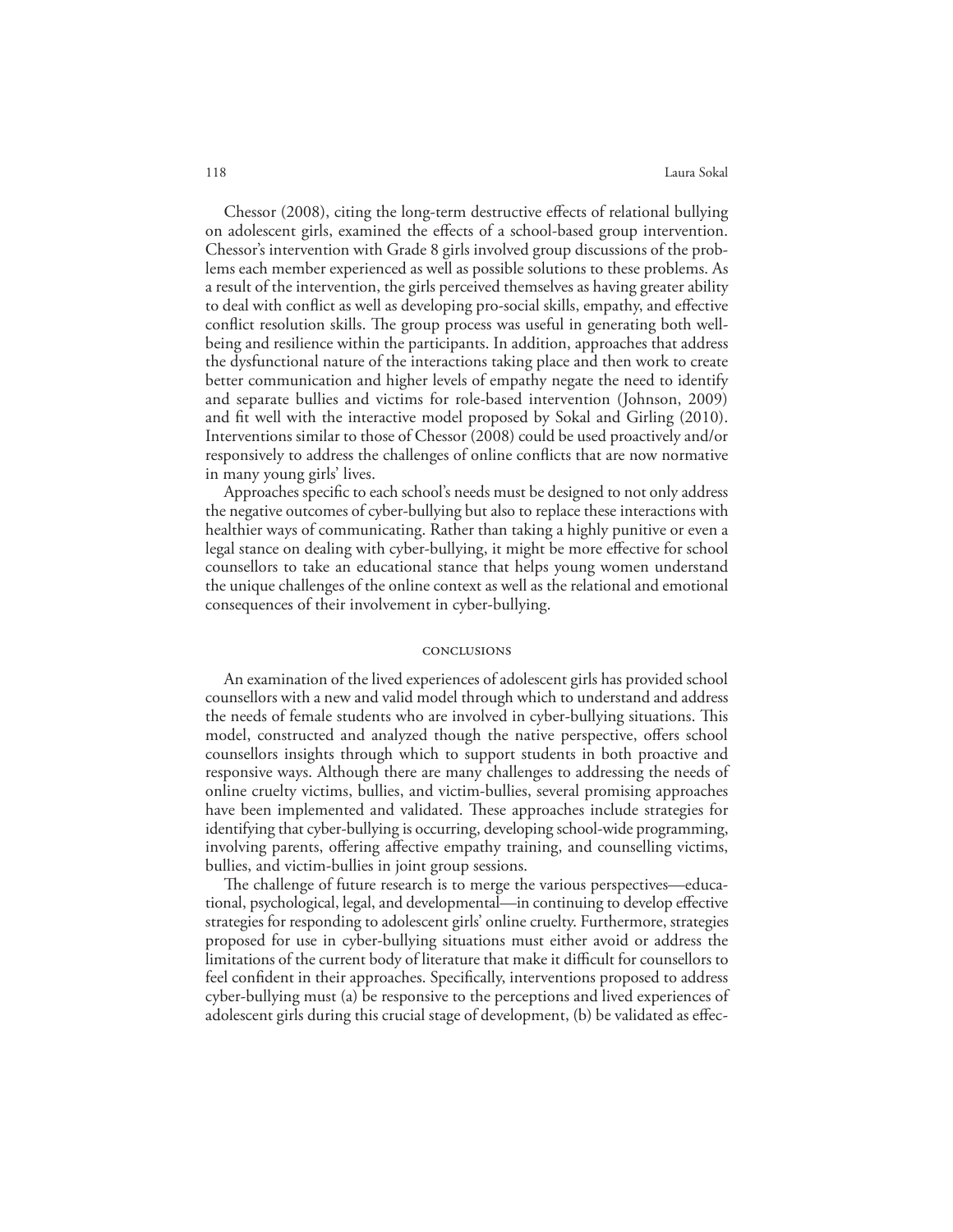tive in situations that involve cyber-bullying specifically, (c) facilitate counsellors and other school personnel in meeting their obligation to provide safe school environments, and (d) be in alignment with the current laws of Canada.

#### *Acknowledgement*

This research was supported by the University of Winnipeg.

*Note*

1 Victim-bullies are aggressive victims (Mouttapa, Valente, Gallaher, Rohrbach, & Unger, 2004), those students identifying as both victims and bullies (Raskauskas & Stoltz, 2007), or students who become bullies after being victimized (Li, 2006).

#### *References*

- Agatston, P., Kowalski, R., & Limber, S. (2007). Students' perceptions of cyber bullying. *Journal of Adolescent Health, 41*, 59–60.
- American School Counselor Association. (2000, rev. 2006). *The professional school counselor and student safety on the internet.* Alexandia, VA: Author.
- Ang, R., & Goh, D. (2010). Cyberbullying among adolescents: The role of affective and cognitive empathy and gender. *Child Psychiatry and Human Development, 41,* 387–397.
- Bhat, C. (2008). Cyber bullying: Overview and strategies for school counselors, guidance officers, and all school personnel. *Australian Journal of Guidance and Counseling, 18*(1), 53–66.
- Bjorkqvist, K., Osterman, K., & Kaukiainen, A. (2000). Social intelligence empathy = aggression? *Aggression and Violent Behavior, 5*, 191–200.
- Campbell, M. (2005). Cyber bullying: An old problem in a new guise? *Australian Journal of Guidance and Counselling, 15*(1), 68–76.
- Chessor, D. (2008). Developing student wellbeing and resilience using a group process. *Educational and Child Psychology, 25*(2), 82–90.
- Chibbaro, J. (2007). School counselors and the cyberbully: Interventions and implications. *Professional School Counseling, 11*, 65–68.
- Crick, N., Grotpeter, J., & Bigbee, M. (2002). Relationally and physically aggressive children's intent attributions and feelings of distress for relational and instrumental peer provocations. *Child Development, 73*(4), 1134–1142.
- Derzon, J., Wilson, S., & Cunningham, C. (1999). *The effectiveness of school-based interventions for preventing and reducing violence*. Nashville, TN: Vanderbilt Institute of Public Policy Studies.
- Diamanduros, T., Downs, E., & Jenkins, S. (2008). The role of school psychologists in the assessment, prevention and intervention of cyberbullying. *Psychology in the Schools, 45*(8), 693–704. doi:10.1002/pits.20335
- Espelage, D. L. (2002). Bullying in early adolescence: The role of the peer group. Retrieved from http://www.ericdigests.org/2003-4/bullying.html
- Gorry, A. (2009). Empathy in the virtual world. *Chronicle of Higher Education, 56*(2), B10–B12.
- Johnson, J. (2009, March). *The impact of cyber bullying: A new type of relational aggression.* Paper presented at the annual conference of the American Counseling Association, Charlotte, NC.
- Kowalski, R., Limber, S., Scheck, A., Redfearn, M., Allen, J., Calloway, A. … Vernon, L. (2005, August). *Electronic bullying among school-aged children and youth*. Paper presented at the annual meeting of the American Psychological Association, Washington, DC.
- Krämer, N., & Winter, S. (2008). Impression management 2.0: The relationship of self-esteem, extraversion, self-efficacy, and self-presentation within social networking sites. *Journal of Media Psychology: Theories, Methods, and Applications, 20*(3), 1864–1105.
- Kyriakides, L., Kaloyirou, C., & Lindsay, G. (2006). An analysis of the Revised Olweus Bully/ Victim Questionnaire using the Rasch Measurement Model. *British Journal of Educational Psychology, 76,* 781–801.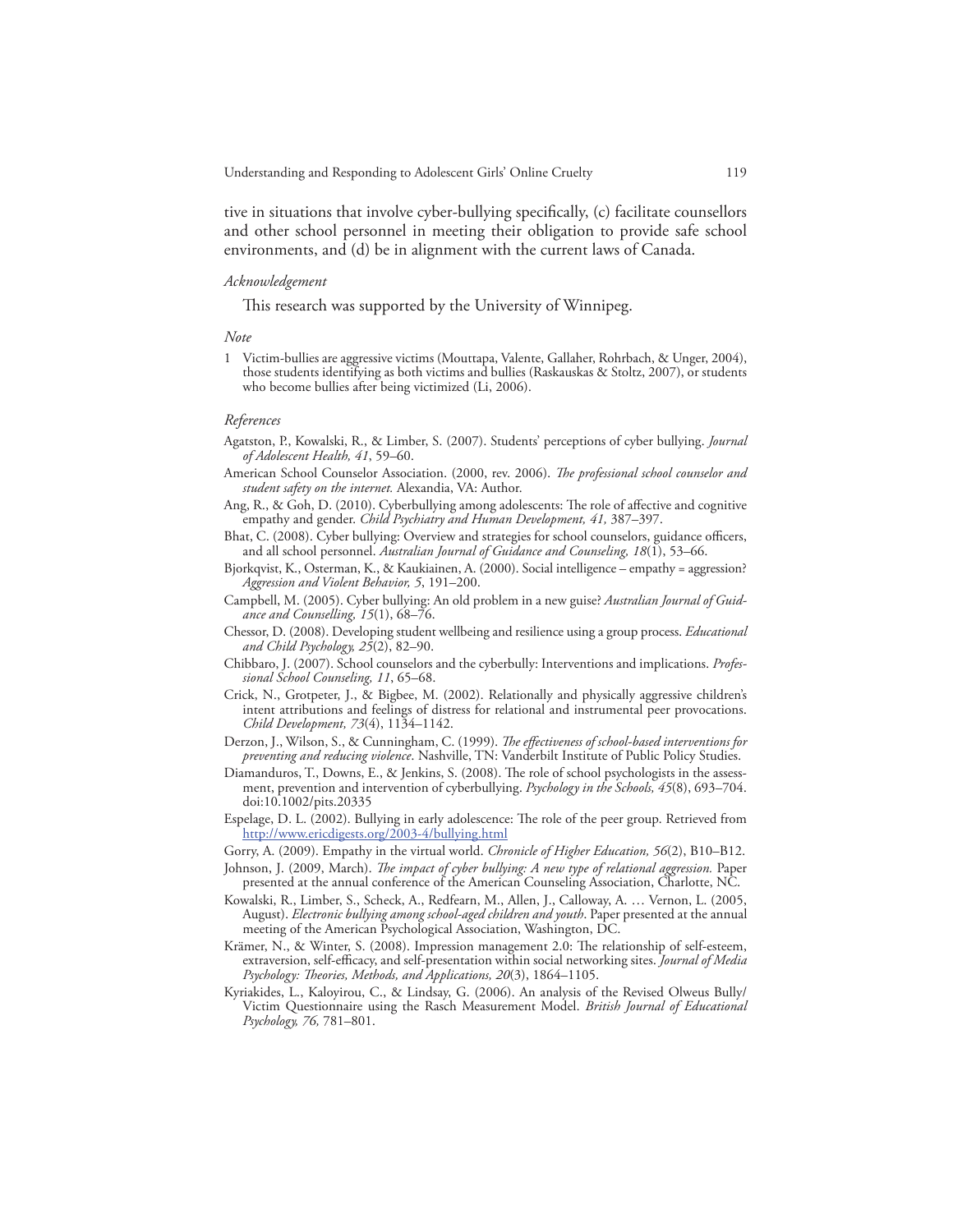- Lankshear, C., & Knobel, R. (2006). *New literacies: Everyday practices and classroom learning*. Berkshire, UK: Open University Press.
- Li, Q. (2006). Cyber-bullying in schools: A research of gender differences. *School Psychology International, 27*(2), 157–170. doi:10.1177/01430343060
- Li, Q. (2010). Cyberbullying in high schools: A study of students' behaviors and beliefs about this new phenomenon. *Journal of Aggression, Maltreatment, and Trauma, 19*(4), 372–392.
- McNamee, A., & Mercurio, M. (2008). School-wide intervention in the childhood bullying triangle. *Childhood Education, 84,* 370–378.
- Media Awareness Network. (2010). *Cyber-bullying and the law fact sheet*. Retrieved from http:// www.media-awareness.ca/english/resources/educational/teaching\_backgrounders/cyberbullying/ cyberbullying\_law2\_h4.cfm
- Migliore, E. (2003). Eliminate bullying in your classroom. *Intervention in School and Clinic, 38*(3), 172–176.
- Mishna, F., Saini, M., & Solomon, S. (2009). Ongoing and online: Children and youth's perceptions of cyber bullying*. Children and Youth Services Review, 31*, 1222–1228.
- Mouttapa, M., Valente, T., Gallaher, P., Rohrbach, L. A., & Unger, J. B. (2004). Social network predictors of bullying and victimization. *Adolescence, 39*(154), 315–335.
- O'Neil, S. (2008). *Bullying by tween and teen girls: A literature, policy and resource review.* Kookaburra Consulting Inc. Retrieved from www.sacsc.ca/Literature%20Review\_finalSON.pdf
- Owens, L., Shute, R., & Slee, P. (2000). "Guess what I just heard?": Indirect aggression among teenage girls in Australia. *Aggressive Behavior, 26,* 67–83.
- Patchin, J., & Hinduja, S. (2006). Bullies move beyond the school yard: A preliminary look at cyber bullying. *Youth Violence and Juvenile Justice, 4*(2), 148–169.
- Petersen, L., & Rigby, K. (1999). Countering bullying at the Australian secondary school with students as helpers. *Journal of Adolescence, 22*, 481–492.
- Raskauskas, J., & Stoltz, A. (2007). Involvement in traditional and electronic bullying among adolescents. *Developmental Psychology, 43,* 564–575.
- Rigby, K. (1997). What children tell us about bullying in schools. *Children Australia, 22*(2), 28–34.
- Salmivalli, C. (2001). Group view on victimization: Empirical findings and their implications. In J. Juvonen & S. Graham (Eds.), *Peer harassment in the school: The plight of the vulnerable and victimized* (pp. 398–419). New York, NY: Guilford Press.
- Shariff, S. (2005). Cyber-dilemmas in the new millennium: School obligations to provide student safety in a virtual school environment. *McGill Journal of Education, 40*(3), 457–477.
- Shariff, S. (2008). *Cyber-bullying: Issues and solutions for the school, the classroom, and the home.*  London, UK: Routledge.
- Shariff, S. (2009). *Confronting cyber-bullying: What schools need to know to control misconduct and avoid legal consequences.* New York, NY: Cambridge University Press.
- Sokal, L., & Girling, L. (2010). Social networking: Relationship to adolescent girls' identity development, self-esteem and sense of belonging. *Manitoba Journal of Counselling, 36*(2), 14–24.
- Subrahmanyam, K., & Greenfield, P. (2008). Online communication and adolescent relationships*. The Future of Children, 18*(1), 119–146.
- Ttofi, M., Farrington, D., & Baldry, A. (2008). *Effectiveness of programs to reduce school bullying: A systematic review*. Stockholm, Sweden: Swedish Council of Crime Prevention.
- Turnbridge, N. (1995). The cyberspace cowboy. *Australian Personal Computer,* September, 2–4.
- Urdan, T., & Klein, S. (1998). *Early adolescence: A review of the literature*. Retrieved from http:// www.mprinc.com/products/search.aspx?pubID=105
- Vartanian, L. (2000). Revisiting the imaginary audience and personal fable constructs of adolescent egocentrism: A conceptual review. *Adolescence, 35*(140), 639–691.
- Willard, N. (2007a). *Centre for safe and responsible internet use: Student needs assessment.* Retrieved from http://csriu.org/cyberbully/appendix/appE.pdf